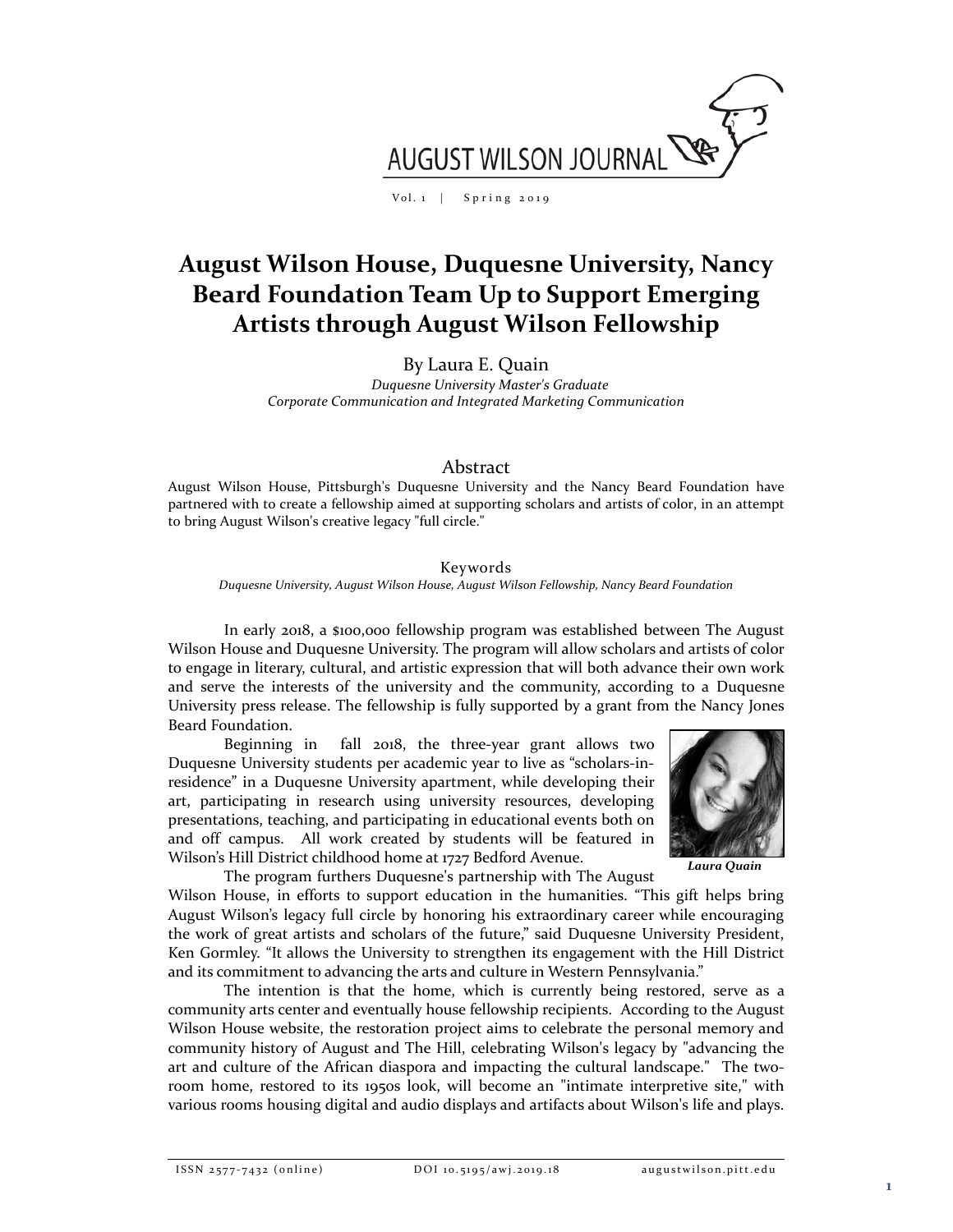August Wilson Journal | Vol. 1 | Spring 2019

A series of small artist studios and community gathering spaces is also planned. Outside space will be used for annual productions of the American Century Cycle plays, perhaps "growing into a biennial August Wilson Festival."

Through the August Wilson Visiting Fellowships, both local and national artists and scholars will be provided immersive work, research, and community exchange opportunities in return for partnering with Hill District organizations and Pittsburgh arts groups and universities. Ultimately, the Wilson House will be a catalyst in the Hill's reemergence, linking with other Hill institutions (some being restored themselves) into a network of revival.

According to Sairah Aslam, a staff writer for *The Duquesne Duke*, the fellowship was created to help relieve some of the uncertainties associated with artistic endeavors by providing a platform through which underrepresented artists can showcase their work to the Duquesne community, the Hill District, the City of Pittsburgh and beyond. The partnership works to connect the work of emerging artists to the legacy left by Wilson. "As a young artist, he [August] didn't receive the support he deserved," said Paul A. Ellis, Jr., executive director and general counsel of the August Wilson House, and Wilson's nephew. "This program will allow fellows to work in the same community as August [did] and draw inspiration from it to create immersive and enduring work."

The first fellow, Natasha Trethewey, was announced in September 26, 2018. Trethewey is a poet and Pulitzer Prize recipient, has served twice as the Poet Laureate of the United States, and is currently a Board of Trustees Professor of English at Northwestern University, according to a Duquesne University press release. As Poet Laureate, Trethewey



**Natasha Trethewey**

held an official position, was expected to present one major poetic work, and to appear at certain national ceremonies. This announcement was a part of a ground-blessing ceremony at which Duquesne University President, Ken Gormley, joined actor/director Denzel Washington and area dignitaries at the August Wilson House. The event celebrated the completion of the first phase of fundraising toward restoration of the house. As of now, the founders of the fellowship plan to sustain the program for the first few years as is. They will eventually look towards expanding it both by the number of fellows and the type of work they do, according to Aslam.

According to Duquesne University media relations manager, Ken Walters, university Honors College students have held an active role in the refurbishment of the 1727 Bedford home since a strategic plan was developed in 2011. This has included developing

effective programs, one of them being their annual block party in The Hill District, which usually happens on or around Wilson's birthday, April 27. By hosting the annual block party, organizers hope to bring the community together. Students also work in collaboration with the Daisy Wilson Artist Community, Inc., which was named after the playwright's mother, who created a home for her family in The Hill. There, August grew up inquisitive, loyal and an incessant reader, eventually becoming a Black Nationalist, then poet and playwright.

Professionally, Wilson won two "Best Drama" Pulitzer Prizes for his plays about the African-American experience in each decade of the 20th Century. Nine of his plays were set in Pittsburgh, with the exception of *Ma Rainey*. "This work changes our students' lives by encouraging them to look outward—the community is their classroom," said Kathleen Roberts, professor of communication and rhetorical studies and director of the Honors College at Duquesne University. "Students can develop a reverence for Wilson's work and also learn how their skills have a use beyond the profession they choose."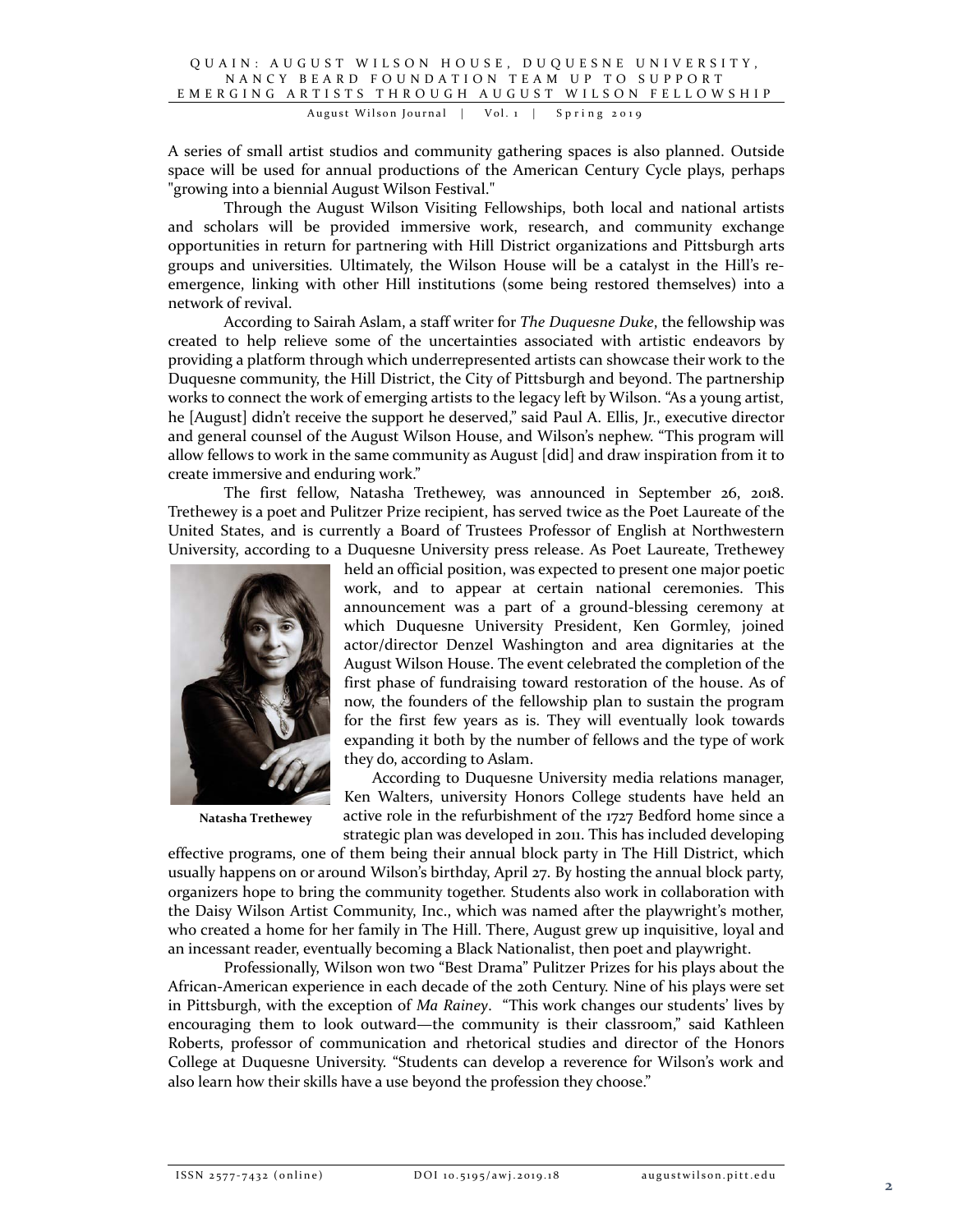#### QUAIN: AUGUST WILSON HOUSE, DUQUESNE UNIVERSITY, NANCY BEARD FOUNDATION TEAM UP TO SUPPORT EMERGING ARTISTS TH ROUGH AUGUST WILSON FELLOWSHIP

August Wilson Journal | Vol. 1 | Spring 2019

Additionally, students' skills benefited The August Wilson House outside of refurbishment, as they worked to create the organization's website and Facebook pages, planning events, engaging with other community groups, and developing sponsorship opportunities. According to the Honors College website, participating students analyze the needs of a community near Duquesne University; select and carry out a project that will meet an important community need and contribute to their own academic growth; reflect on their experience and examine their work in light of what others have written about civic engagement and service-learning; and document their project, studies, and reflections to assist others who are interested in forging links between universities and communities. Each semester, Duquesne students engage in a social justice seminar wherein they work together to improve or call attention to the social problems of the Hill District.

According to the Daisy Wilson Artist Community website, the partnership aims to offer educational and service opportunities for Duquesne students and staff in The Hill District, promote the arts both at Duquesne University and in The Hill, preserve and advance the artistic legacy of August Wilson, and help The Hill community flourish.

The 2012 Honor Seminar students sought to outline a plan for the Signature Partnership of the Duquesne University Honors College and The Daisy Wilson Artist Community over a five-year period from 2012-17. The plan addresses three main goals: the reintroduction and promotion of the arts will revitalize the culture of Pittsburgh's Hill District, preservation of the August Wilson Boyhood Home to help preserve August Wilson's legacy and philosophy, and academic and service opportunities to strengthen connections between Duquesne University and the Hill District.

# Works Cited

- Aslam, Sairah. "New Fellowship Created in the Spirit of August Wilson." *The Duquesne Duke*. Feb. 15, 2018. [http://www.duqsm.com/new-fellowship-created-spirit](http://www.duqsm.com/new-fellowship-created-spirit-august-wilson/)[august-wilson/.](http://www.duqsm.com/new-fellowship-created-spirit-august-wilson/)
- "August Wilson House, Duquesne University Establish Fellowship Program." Duquesne University Office of Marketing and Communication. Duquesne University. Feb. 2, 2018. [https://www.duq.edu/news/august-wilson-house-duquesne-university](https://www.duq.edu/news/august-wilson-house-duquesne-university-establish-fellowship-program)[establish-fellowship-program.](https://www.duq.edu/news/august-wilson-house-duquesne-university-establish-fellowship-program)
- "Natasha Trethewey." PoetryFoundation.org. N.D. [https://www.poetryfoundation.org/](https://www.poetryfoundation.org/%20poets/natasha-trethewey)  [poets/natasha-trethewey.](https://www.poetryfoundation.org/%20poets/natasha-trethewey)
- "President Gormley Introduces Inaugural Fellow at August Wilson House Ground Blessing." Duquesne University Office of Marketing and Communication. Duquesne University. Sept. 26, 2018. [https://www.duq.edu/news/president-gormley](https://www.duq.edu/news/president-gormley-introduces-inaugural-fellow-at-august-wilson-house-ground-blessing)[introduces-inaugural-fellow-at-august-wilson-house-ground-blessing.](https://www.duq.edu/news/president-gormley-introduces-inaugural-fellow-at-august-wilson-house-ground-blessing)
- "The Signature Partnership: Helping the Hill Community Flourish." Duquesne University's Honors College & the Daisy Wilson Artist Community. N.D. https:// sites.google.com/site/duqcandusigpart13/home.

"Transformation." AugustWilsonHouse.org. N.D. http://augustwilsonhouse.org/.

Walters, Ken. "Duquesne Students Work to Keep August Wilson's Legacy Alive." *Duquesne University Magazine*. Spring 2018. [https://www.duq.edu/assets/Documents/](https://www.duq.edu/assets/Documents/%20public-affairs/magazine/supplements/AugustWilson_Spring2018.pdf)  [public-affairs/magazine/supplements/AugustWilson\\_Spring2018.pdf.](https://www.duq.edu/assets/Documents/%20public-affairs/magazine/supplements/AugustWilson_Spring2018.pdf)